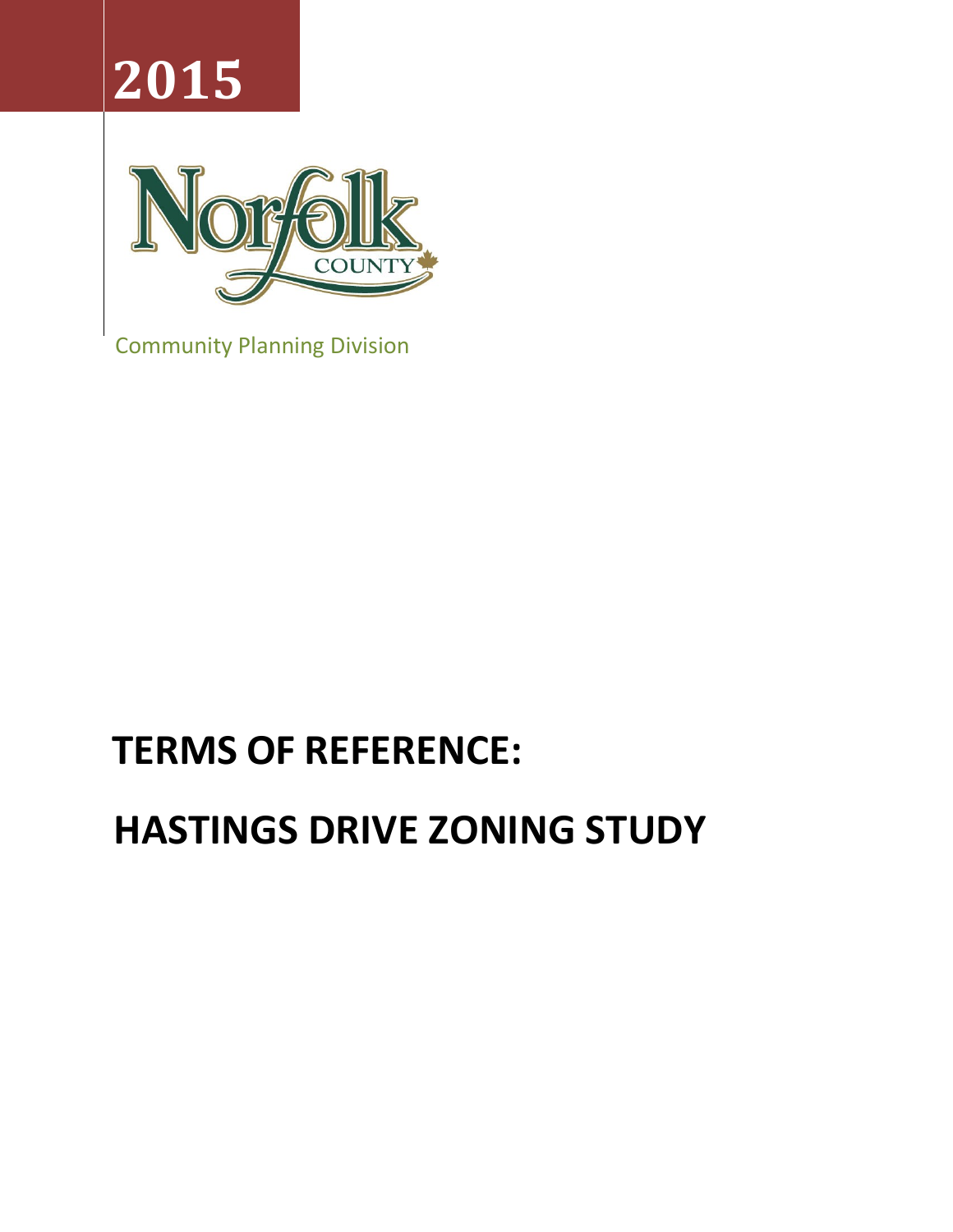### **Table of Contents**

| 1.0             |                                                        |  |  |
|-----------------|--------------------------------------------------------|--|--|
| 1.1             |                                                        |  |  |
| 1.2             |                                                        |  |  |
| 1.3             |                                                        |  |  |
| 2.0             |                                                        |  |  |
| 2.1             |                                                        |  |  |
| 2.2             |                                                        |  |  |
| 2.3             |                                                        |  |  |
| 3 O             |                                                        |  |  |
| $\overline{3}1$ | CORE COMPONENTS OF COMMUNICATION STRATEGY  12          |  |  |
| 3.2             |                                                        |  |  |
| 3.3             | COMMUNITY EXPECTATION FOR THE HASTINGS DRIVE STUDY  12 |  |  |
|                 |                                                        |  |  |
| 4.1             |                                                        |  |  |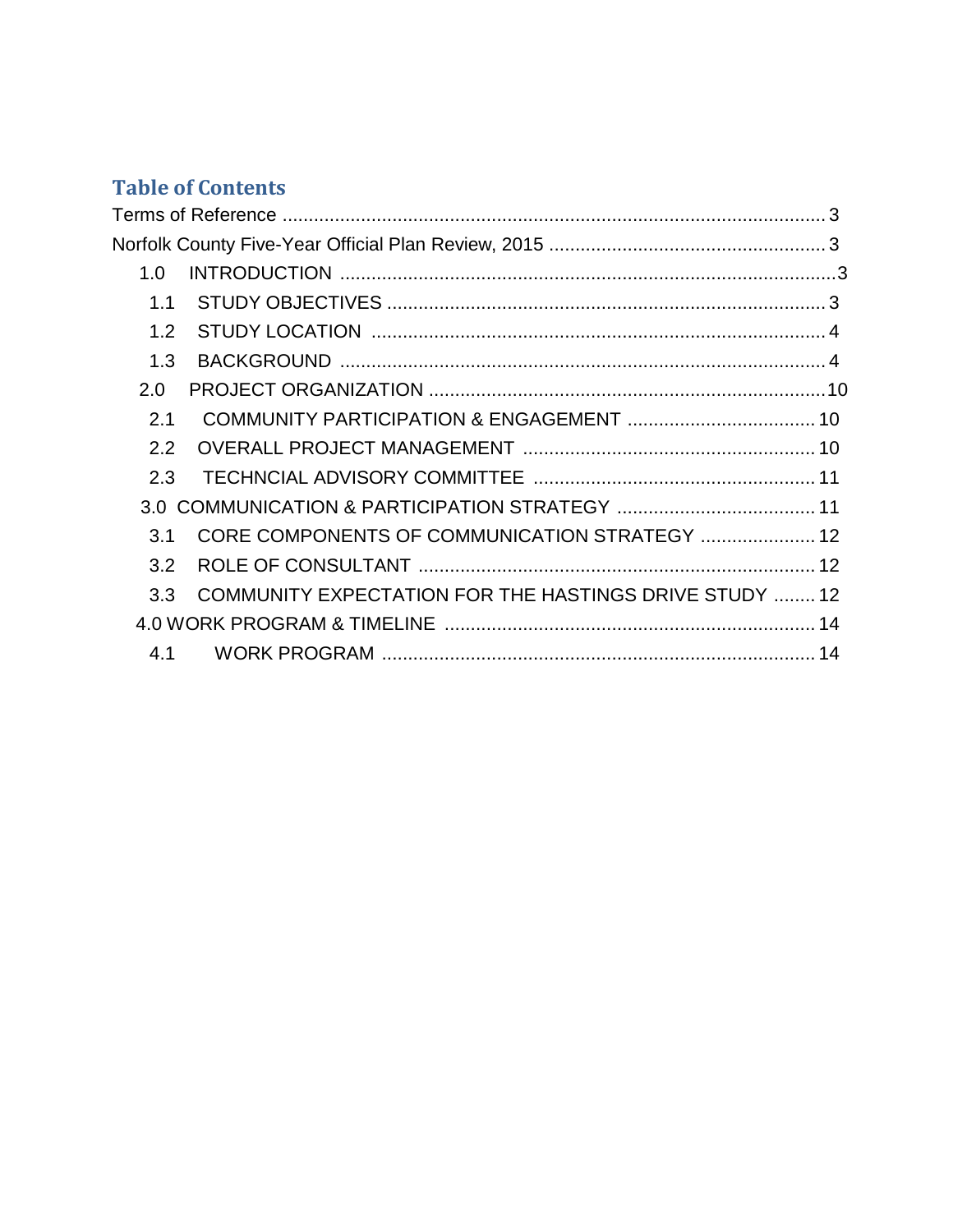#### **Terms of Reference**

#### **Hastings Drive Zoning Study**

#### <span id="page-2-2"></span><span id="page-2-1"></span><span id="page-2-0"></span>**1.0 INTRODUCTION**

Hastings Drive is an area at the base of the Long Point spit on the north shore of Lake Erie. Long Point is the largest fresh water sand-spit in the world sticking out 42 kilometres into Lake Erie. It is subject to coastal processes such as erosion, flooding and deposition. It is unique because of the variety and rarity of the flora and fauna that inhabit it or migrate through it. It is also unique in that there is a long history of both private and public ownership. In addition to its international importance, it is also of great interest to the federal, provincial and local governments and private landowners.

Legally Hastings Drive is described as South Walsingham, Plan 206, Lots 66 and 67 and South Walsingham, Plan 251, Lots 1 to 148. It might also be described as all of the lots west of the cottage located at 43 Hastings Drive. There were 150 original lots on the south side of Hastings Drive, of which 4 are set aside as road accesses and owned by the County, 24 have cottages located on them, 47 are vacant lots owned by Norfolk County and the remaining 75 vacant original lots are in private ownership. Lake Erie is on the south boundary of these lots and the Big Creek National Wildlife Area owned by Environment Canada is located on the north side of Hastings Drive.

In the Norfolk County Official Plan, the Hastings Drive area is designated "Hazard Land" and Schedule C indicates several Natural Heritage Features are located there. In order to implement the County Official Plan, Council undertook the development of a Norfolk County Zoning By-law to replace the four existing by-laws from the previous municipalities.

#### <span id="page-2-3"></span>**1.1 STUDY OBJECTIVES**

Council resolution of July 15, 2014, directed sufficient funds be included in the 2015 Capital Budget for the purposes of retaining a consultant to assist in determining future land uses on Hasting Drive. Council has received many deputations and submissions regarding Hastings Drive where many issues have been identified. The final terms of reference will be developed in consultation with land owners and a Technical Advisory Committee. Matters such as consistency with the Norfolk County Official Plan, shoreline management, access, Species At Risk legislation, Natural Heritage policy, land owner and visitor interests should be considered in the development of appropriate land use zoning.

The purpose of this **Terms of Reference** is to provide a work plan and identify the specific deliverables and items to be reviewed, in the Hasting Drive Study. The overall objectives include:

The inclusion of the Hastings Drive community stakeholders in consultation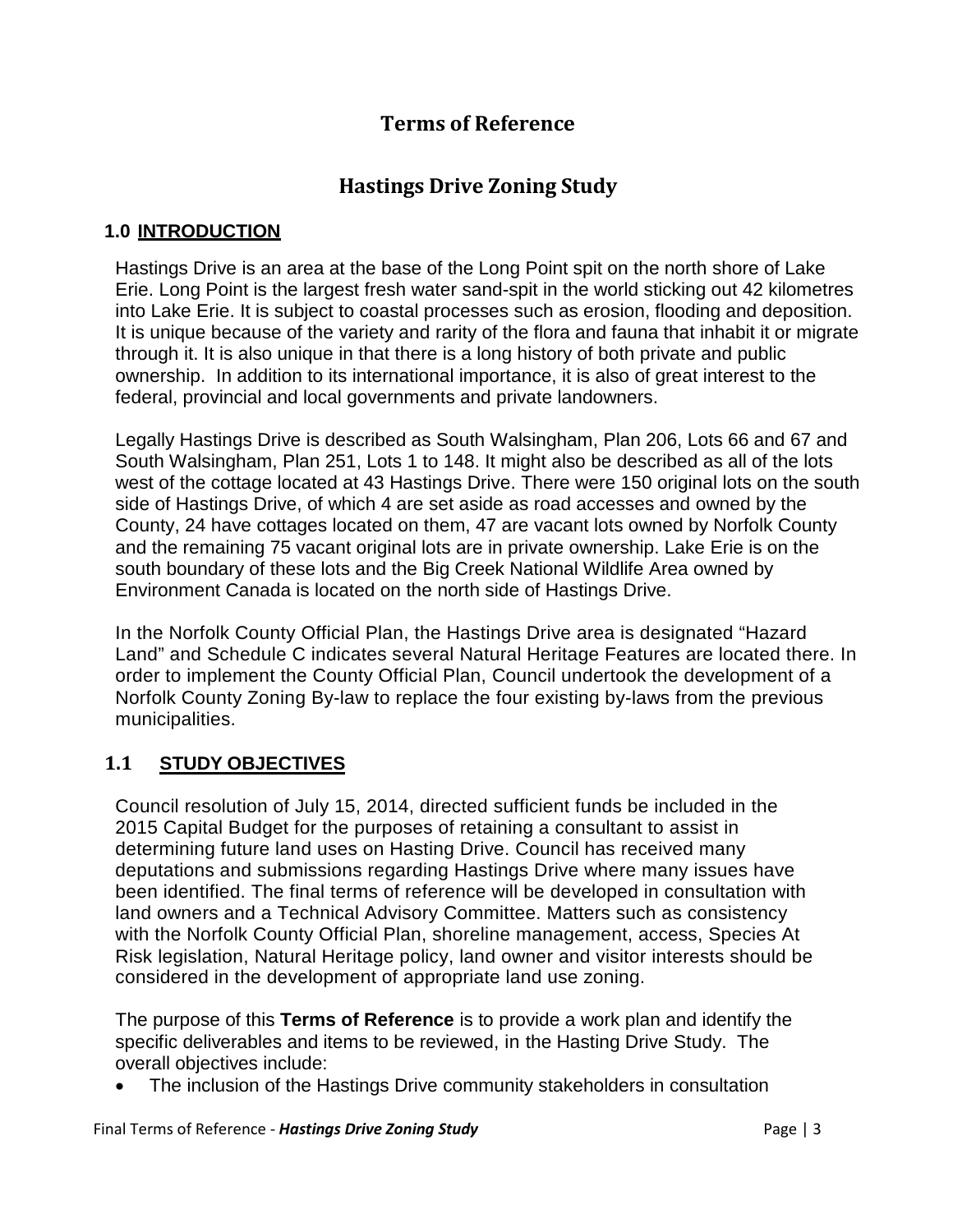throughout the project in order to gain a level of acceptance of the proposed zoning

- Review of Provincial Policy and the Norfolk County Official Plan to ensure consistency these documents
- Development of an Issues and Options paper to inform discussion of the most suitable zoning for Hastings Drive

The development of a By-law for Council approval which would amend the Norfolk County Zoning By-law 1-Z-2014 and provide suitable zoning for Hastings Drive.

#### <span id="page-3-0"></span>**1.2 STUDY LOCATION**

Legally Hastings Drive is described as South Walsingham, Plan 206, Lots 66 and 67 and South Walsingham, Plan 251, Lots 1 to 148. It is also described as all of the lots west of the cottage located at 43 Hastings Drive. The study area is the immediately west of the Long Point resort area.

#### <span id="page-3-1"></span>**1.3 BACKGROUND**

Council received many deputations and submissions during the development of the Norfolk County Zoning By-Law 1-Z-2014 regarding Hastings Drive and potential land uses. Council, having provided no specific direction in response to these submissions, was provided with three options on April 15, 2014 in staff report DCS 14-42 (Note: *Section 11.1 is the Hazard Land (HL) Zone)*;

leave matters as they are in the proposed third draft as set out above in Section 11.1, reduce the permitted uses set out in Section 11.1, through a special provision for Hastings Drive permitting only a "park, provided there are no buildings or structures located thereon",

maintain only the uses currently set out in the Township of Norfolk Zoning By-law through a special provision for Hastings Drive. Only an "open pavilion" and a "park, provided there are no buildings located thereon except buildings used for sanitary facilities, change houses for bathers and accessory maintenance and storage buildings" would be permitted

Council's resolution on these options was;

THAT the current Zoning for the Hasting Drive area remain in place pending the results of further consultations and review and a staff report on the area.

Norfolk County Council approved the Norfolk County Zoning By-law 1-Z-2014 on July 15, 2014, and as set out in subsection 1.6.2 of that By-law that the Township of Norfolk Zoning By-law remains in effect in so far as it affects the area known as Hastings Drive. Section 1.6.2 Repeal of By-Law 1-NO 85 and All Amendments, reads as follows:

By-Law 1-NO 85 (The Township of Norfolk Zoning By-Law) and all amendments thereto, passed pursuant to the Ontario Planning Act as amended, and which were approved by the Ontario Municipal Board, the Region of Haldimand-Norfolk or the Township of Norfolk,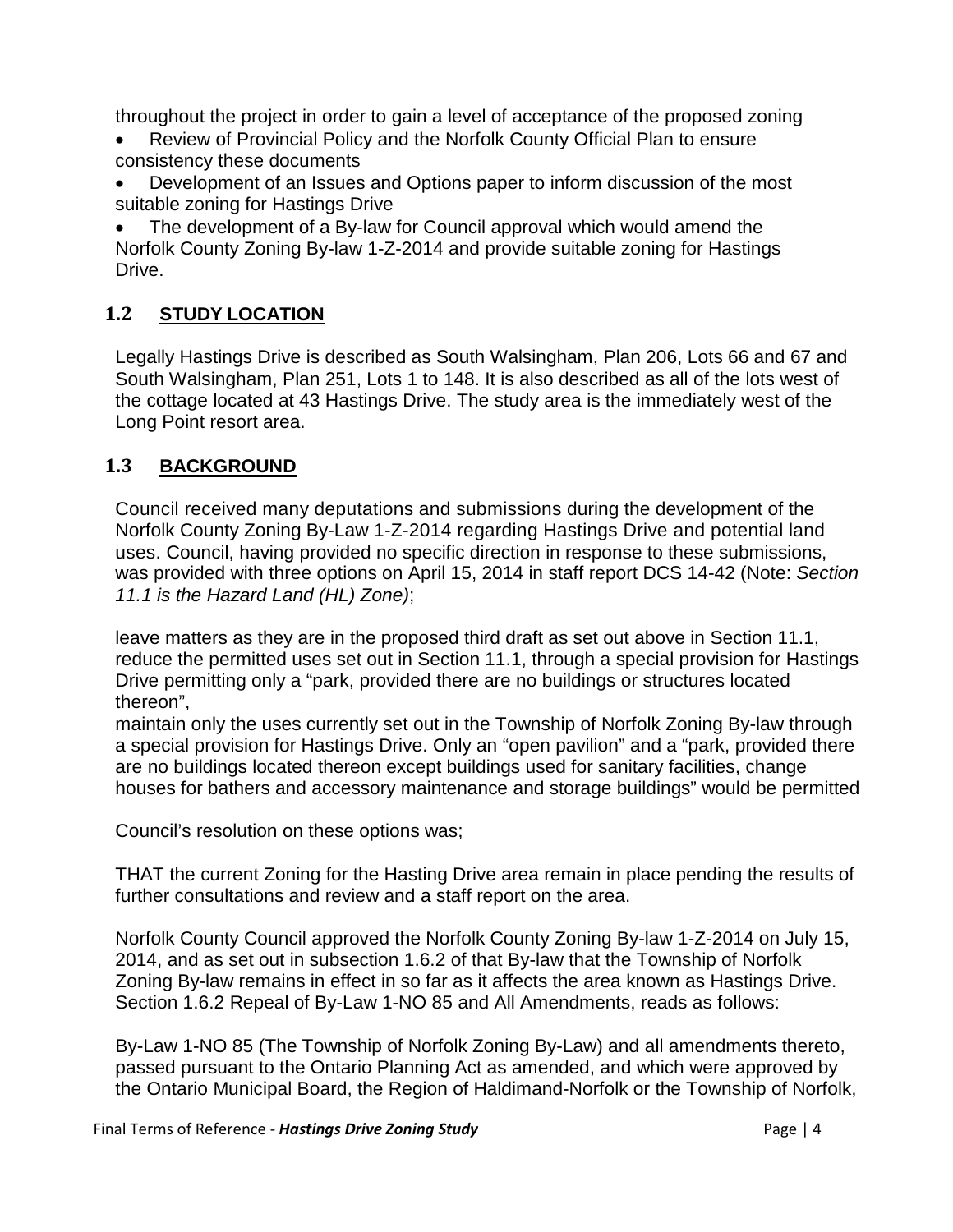are hereby repealed except in so far as it affects the area known as Hastings Drive (South Walsingham, Plan 206, Lots 66 and 67 and South Walsingham, Plan 251, Lots 1 to 148). The Hazard Land Zone (HL) as set out in 1-NO 85 remains in effect.

As appeals were received on the County Zoning By-law 1-Z-2014, and are not yet settled, the Township of Norfolk Zoning By-law 1-NO 85 is currently in force and effect and zones the Hastings Drive area "Hazard Lands (HL) zone". Two of the appeals and part of a third were made on the basis that Council did not provide zoning for Hastings Drive.

A staff report from the Public Works & Environmental Services Department, PW 14-34, Hasting's Drive – Road Follow Up was presented to Council in Committee on July 8, 2014. In that report it was noted that, "Staff continue to agree that interpretation and enforcement activities remain challenging. As such, staff are requesting that Council direct further review of the ecological functions and the natural environment in partnership with the LPRCA and the MNR. This work will be pursued as part of the 2015 Capital Budget which will be conducted with full consultation of the Lakeshore community in hopes of obtaining future land use direction. On July 15, 2014 Council passed the following resolution

Res. No. 17 Mover: Councillor James Oliver Seconder: Councillor John Wells

THAT Resolution No.21 of the Council-In-Committee minutes dated July 8, 2014, be adopted as presented which reads as follows:

THAT Staff Report P.W. 14-34, Hastings Drive – Road Follow Up, be received as information;

AND THAT staff be directed to continue summer maintenance on Hastings Drive; AND FURTHER THAT staff be directed to provide winter maintenance on Hastings Drive with defined timelines of 36 hours to clear the roadway;

AND FURTHER THAT a by-law be presented to Council approving the restriction of parking at all times on the south side of Hastings Drive;

AND FURTHER THAT a by-law be presented to Council approving the restriction of parking in areas of limited sightlines on the north side of Hastings Drive;

AND FURTHER THAT Council instruct staff to begin negotiations with property owners along Hastings Drive in order to resolve the encroachment issues;

AND FURTHER THAT planning staff be directed to include sufficient funds in the 2015 Capital Budget for the purposes of retaining consulting services to assist in determining future land uses on Hasting Drive.

**Carried** 

As a result of the above resolution and Council deliberations, the 2015 capital budget includes thirty-five thousand (\$35,000.00) for a Hastings Drive Study and Lakeshore Management Plan.

#### **1.3.1 PLANNING ACT**

According to the Ontario Planning Act, Section 34, zoning by-laws may be passed by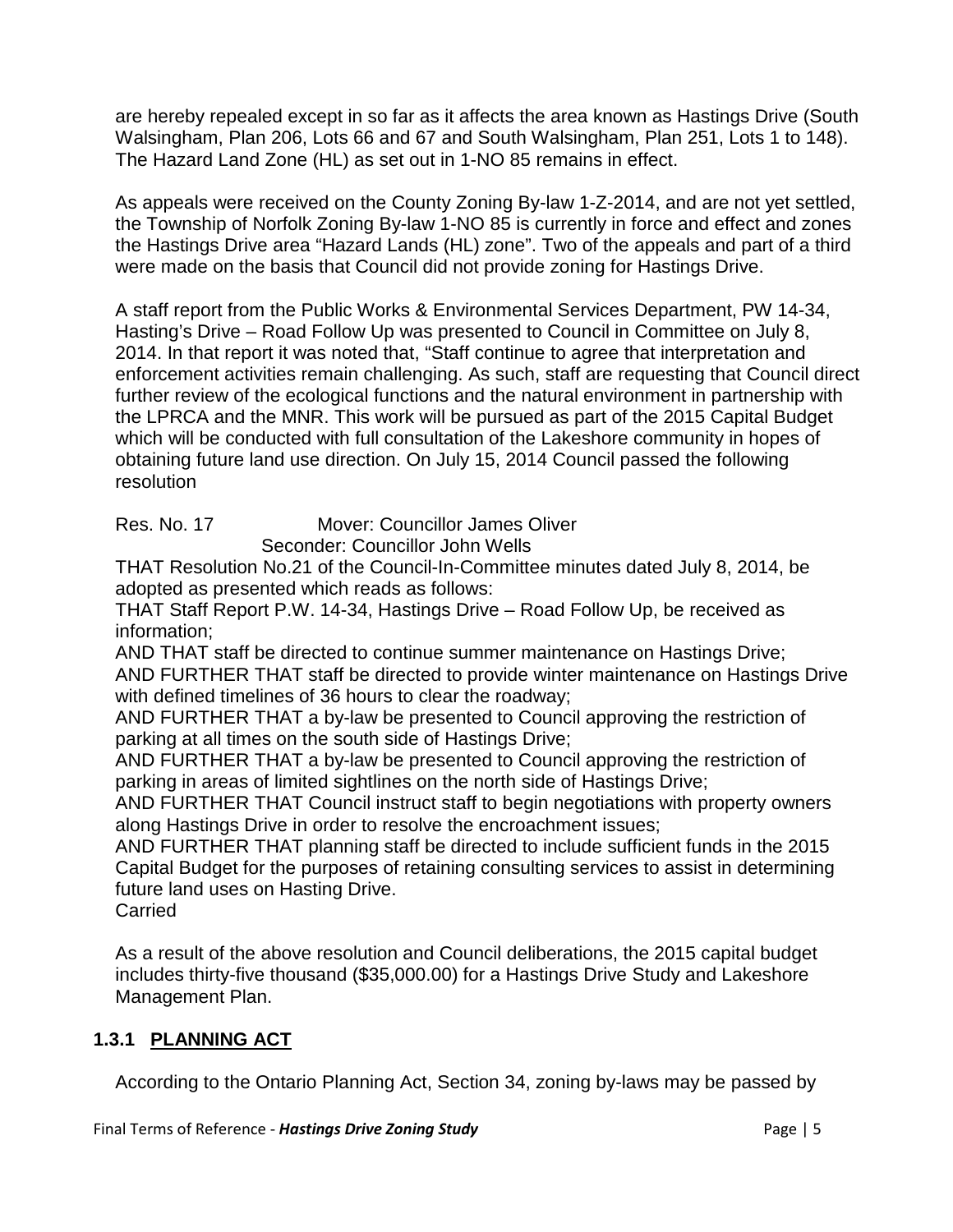municipalities for

- 1. restricting use of land,
- 2. restricting, erection locating or using of buildings
- 3. marshy lands, etc.,
	- 3.1 contaminated lands; sensitive or vulnerable area
	- 3.2 natural features and areas,
	- 3.3 significant archaeological resources
- 4. construction of building or structures
- 5. minimum elevation of doors, etc and
- 6. loading and parking facilities.

There is more detail in the Act regarding each point. Of note for this Study;

In Subsection 34 (1) 3. Marshy land, etc. –

on land that is subject to flooding or on land with steep slopes, or that is rocky, low-lying, marshy, unstable, hazardous, subject to erosion or to natural or artificial perils.

In Subsection 34(1) 3.2 Natural features and areas –

- i.that is significant wildlife habitat, wetland, woodland, ravine, valley or are of natural and scientific interest,
- ii.that is a significant corridor or shoreline of a lake, river or stream, or
- iii.that is a significant natural corridor, feature or area.

In Subsection 34 (1) 5 Minimum elevation of doors, etc. - regulating the minimum elevation of doors, windows or other openings in buildings or structures or in any class or classes of building or structures to be erected or located within the municipality or within any defined area or areas of the municipality. ,

#### **1.3.2 PROVINCIAL POLICY STATEMENT 2014**

The Provincial Policy Statement (PPS) is issued under Section 3 of the *Planning Act*. It provides policy direction on matters of provincial interest related to land use planning and development. It sets the policy foundation for regulation the development and use sf land. Decision makers are required to ensure their decisions are consistent with the Provincial Policy Statement. Decision makers implement the Provincial Policy Statement in the context of other planning objectives and local circumstances.

The PPS 20014 protects Ontario communities through policies directing development away from areas of natural or human-made hazards where there is an unacceptable risk to public health or safety, or property damage. This is set out in Section 2.1 on Natural Heritage and Section 3.1 on Natural Hazards. Through this study, what the PPS 2014 means for Hastings Drive is to be examined.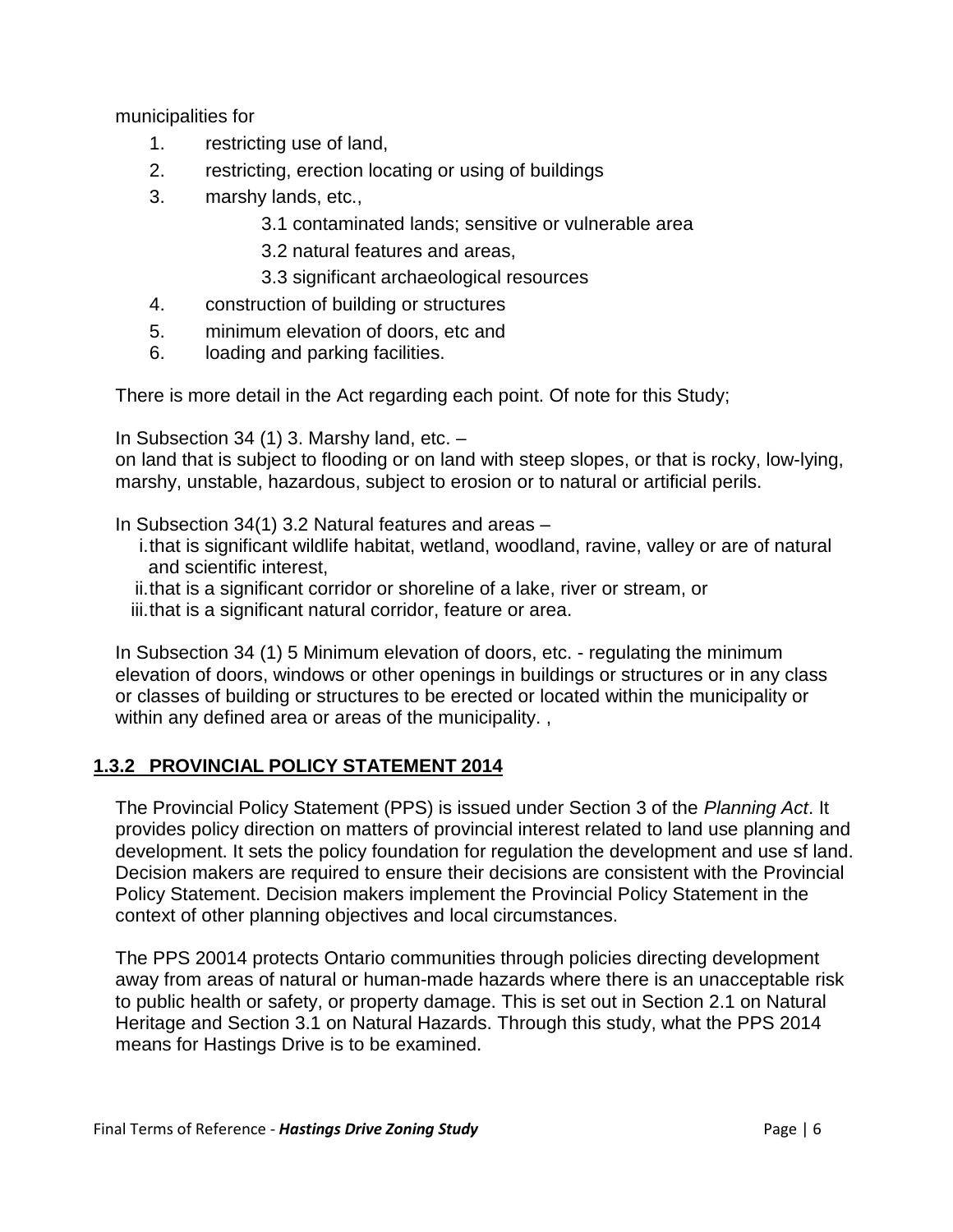#### **1.3.4 NORFOLK COUNTY OFFICIAL PLAN**

Official Plans contain the goals, objectives and policies of the municipality and are primarily developed to manage and direct physical change and the effects on the social, economic and natural environment (Subsection 16 (1) of the Planning Act).

The Norfolk County Official Plan was approved by Norfolk County Council on May 9, 2006 (By-law 6-OP-2006) and received Ministry of Municipal Affairs and Housing ("MMAH") approval, with some modifications on December 23, 2008. When an official plan is approved it is considered to:

have had regard to the matters of provincial interest listed in section 2 of the Planning Act; and

be consistent with policy statements issued under subsection 3(1).

The Official Plan is currently under its required 5 year review through a separate project. Through the Official Plan Review Project any inconsistencies with the 2014 Provincial Policy Statement will be addressed.

The Hasting's Drive area is designated Hazard Land and the lands to the north as Provincially Significant Wetlands. Natural Heritage features are also present. Through this study these designations and related policy should be explored to discern the limitations these place on the zoning of Hastings Drive.

#### **1.3.5 TOWNSHIP OF NORFOLK ZONING BY-LAW 1-NO 85**

This zoning by-law was approved in 1985 and is currently in effect. It zones the Hastings Drive area as "Hazard Land (HL) zone. Permitted uses (Section 30.1) include (a) park, provided there are no buildings located thereon except buildings used for sanitary facilities, change houses for bathers and accessory maintenance and storage buildings

(b) open pavilion.

Park means "an area of land used for horticulture and outdoor recreational facilities but excludes a tent and trailer park as defined herein" (section 4.58). A tent and trailer park is defined as "an area of land used for camping facilities or for the temporary parking of tent trailers, motor homes or truck campers (section 4.59) and this use is permitted in the Open Space – Tent and trailer zone (OST). (Section 29.1)

#### **1.3.6 LONG POINT REGION CONSERVATION AUTHORITY**

The Long Point Region Conservation Authority (LPRCA) performs a number of important roles in the land use planning and development process. In these roles, LPRCA derives its authority from the Conservation Authorities Act and its associated Regulations, and from the Ontario Planning Act.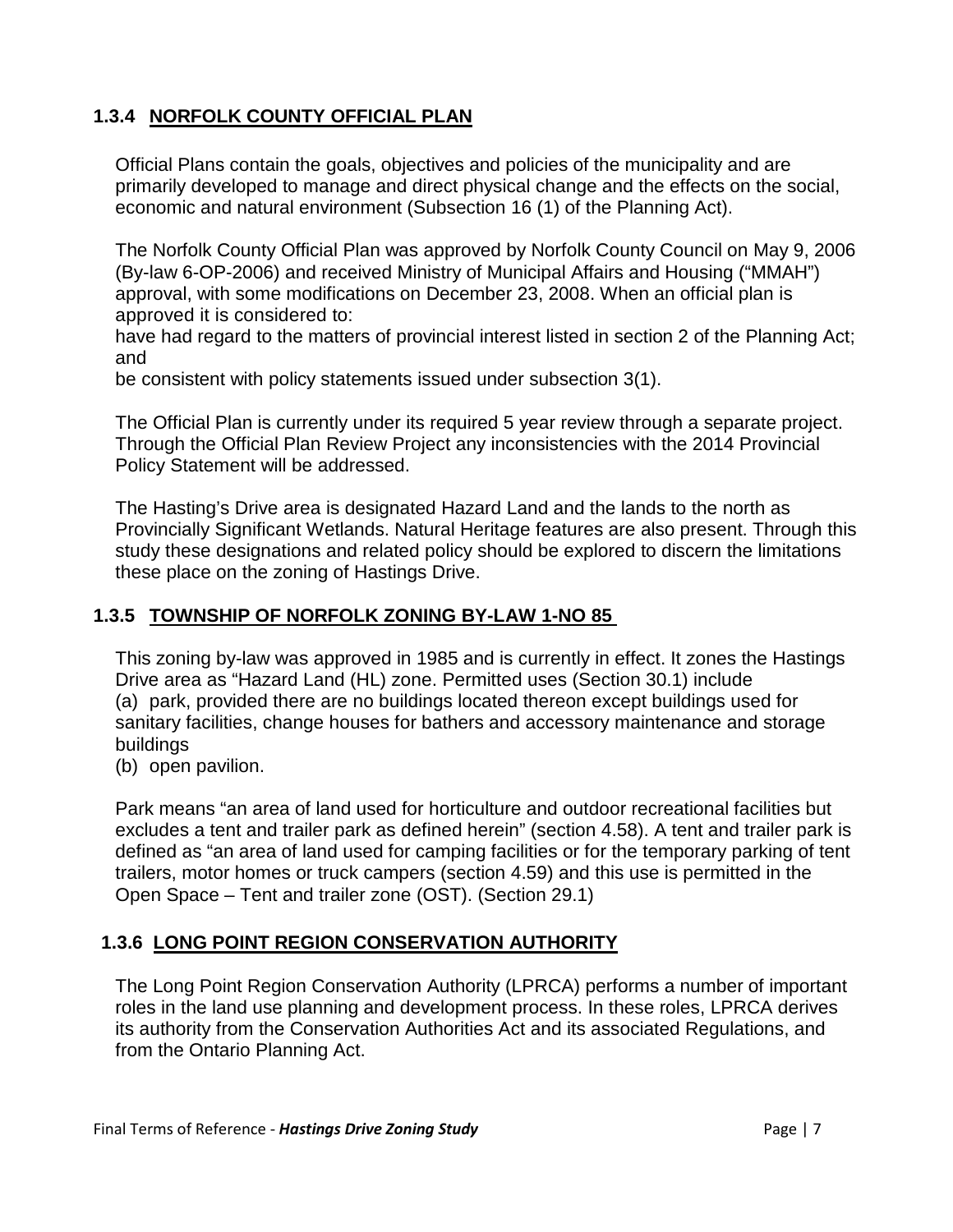The LPRCA has the responsibility to regulate activities in flood plains and hazardous areas in order to:

- prevent the loss of life and property due to flooding and erosion, and
- protect features and functions of dynamic beaches, watercourses and wetlands

This is done through the application of regulations affecting areas in and near rivers streams, floodplains, wetlands, slopes and the Lake Erie shoreline. LPRCA is authorized under Section 28 of the Conservation Authorities Act to implement and enforce the Development, Interference with Wetlands and Alterations to Shorelines and Watercourses Regulation (Ontario Regulation 178/06).

The LPRCA also works with municipalities to review development applications under the Ontario Planning Act to ensure they meet local and provincial guidelines.

#### **Lakeshore Management Plan**

The purpose of the 1989 project was to investigate alternative concepts of shoreline protection, development, environmental impact, monitoring, emergency response and public education to develop an overall shoreline management plan for all of the shorelines in the entire Long Point Region Conservation Authority watershed. The plan was prepared according to guidelines from the Ministry of Natural Resources and in anticipation of further Provincial policy. Four detailed study zones (DSZ's) received detailed study. Long Point (DSZ1) was one of those and three reaches within it were recognized; Hastings Drive, Transition Zone and Long Point Settlement. Specific recommendations were set out for each reach. For Hastings Drive, the following specific recommendations were made (excerpt from page 5 of the Summary section):

- **1** That the municipality adopt a "No Re-Build" policy for existing development.<br>**2** That public ownership of the shoreline properties be encouraged and that th
- **2** That public ownership of the shoreline properties be encouraged and that the municipality and conservation authority approach senior levels of government and other organizations for financial assistance.
- **3** That when properties are transferred to public ownership, the remains of shore protection structures and cottages be removed. This process is to be completed under the guidance of a professional engineer to ensure acceptable local impact where other private development still exists.
- **4** That no reinforcement of existing shoreline protection structures be allowed because these structures cause much of the erosion problems and because they cannot be relied upon to provide effective protection during severe storms.
- **5** That existing dwellings located on private lands be allowed to be raised above the design wave crest level where owner wishes to continue personal use with a reduced potential for wave damage. Such modifications must only be allowed with support piles designed by a professional engineer.

In the budgeting process for 2015 the Long Point Region Conservation Authority approached Norfolk County for funding assistance with a proposed update to the Norfolk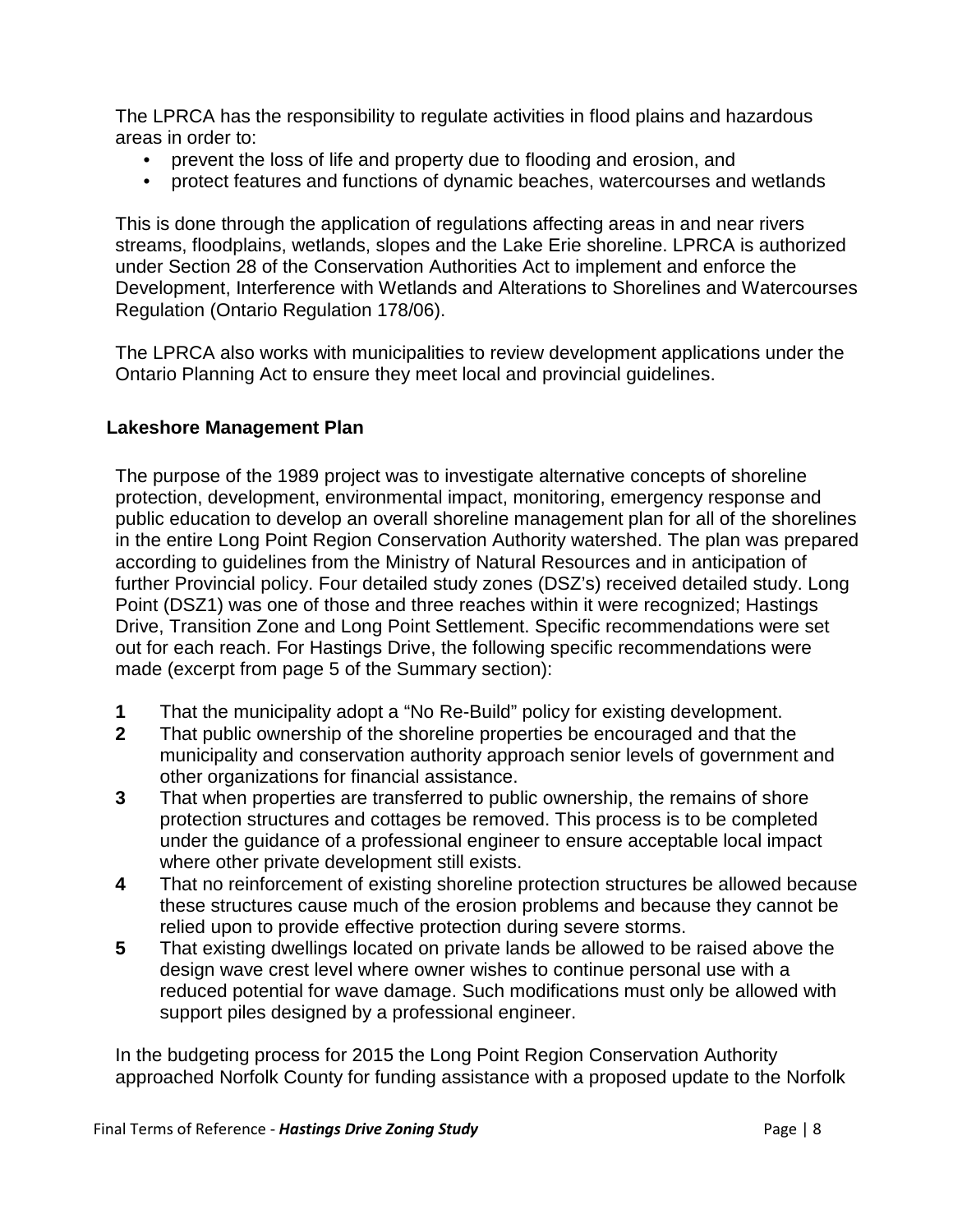County portion of the Lakeshore Management Plan. Elgin County set aside funding and is already well into the final stages of an update for their municipality's lakeshore. According to the Conservation Authority, updating Norfolk County's Lakeshore Management Plan is the next priority.

#### **1.3.7 MINISTRY OF NATURAL RESOURCES**

The Ministry of Natural Resources and Forestry protects Ontario's biodiversity while promoting economic opportunities in the resource sector and supporting outdoor recreation opportunities.

The Ministry has responsibility for implementing many provincial acts on a variety of natural resources. The Endangered Species Act 2007 through which Species At Risk are protected is just one example. Wildlife management, invasive species control, fish habitat and Provincially Significant Wetlands also form parts of their responsibilities.

#### **1.3.8 COUNCIL RESOLUTION**

At the July 7, 2015, Council-IN-Committee meeting, the following resolutions were passed.

THAT Staff Report D.C.S.15-74 be received as information;

AND THAT staff be directed to initiate the Hastings Drive Zoning Study as outlined in staff report D.C.S. 15-74;

AND FURTHER THAT the following actions be taken with respect to the Hastings Drive Zoning Study:

- A. That staff be directed to conduct consultation meeting(s) as outlined in staff report DCS 15-74 with a consultant, and make the draft Terms of Reference publicly available in order to enable review of the draft document and receive community comment on its content;
- B. That staff be directed to form and consult with a Technical Advisory Committee, throughout this study process, which is composed of relevant County staff, one existing cottage owner and one existing vacant land owner, and representatives of the Ministry of Municipal Affairs and Housing, Ministry of Natural Resources and Forestry, Canada Wildlife Service and Long Point Region Conservation Authority at a minimum. The Norfolk Environmental Advisory Committee (NEAC) will also be consulted through their regular meetings by staff;
- C. That staff be directed to finalize the Terms of Reference for the Hastings Drive Zoning Study taking into account comments received from the public and Technical Advisory Committee and NEAC and report back to Council;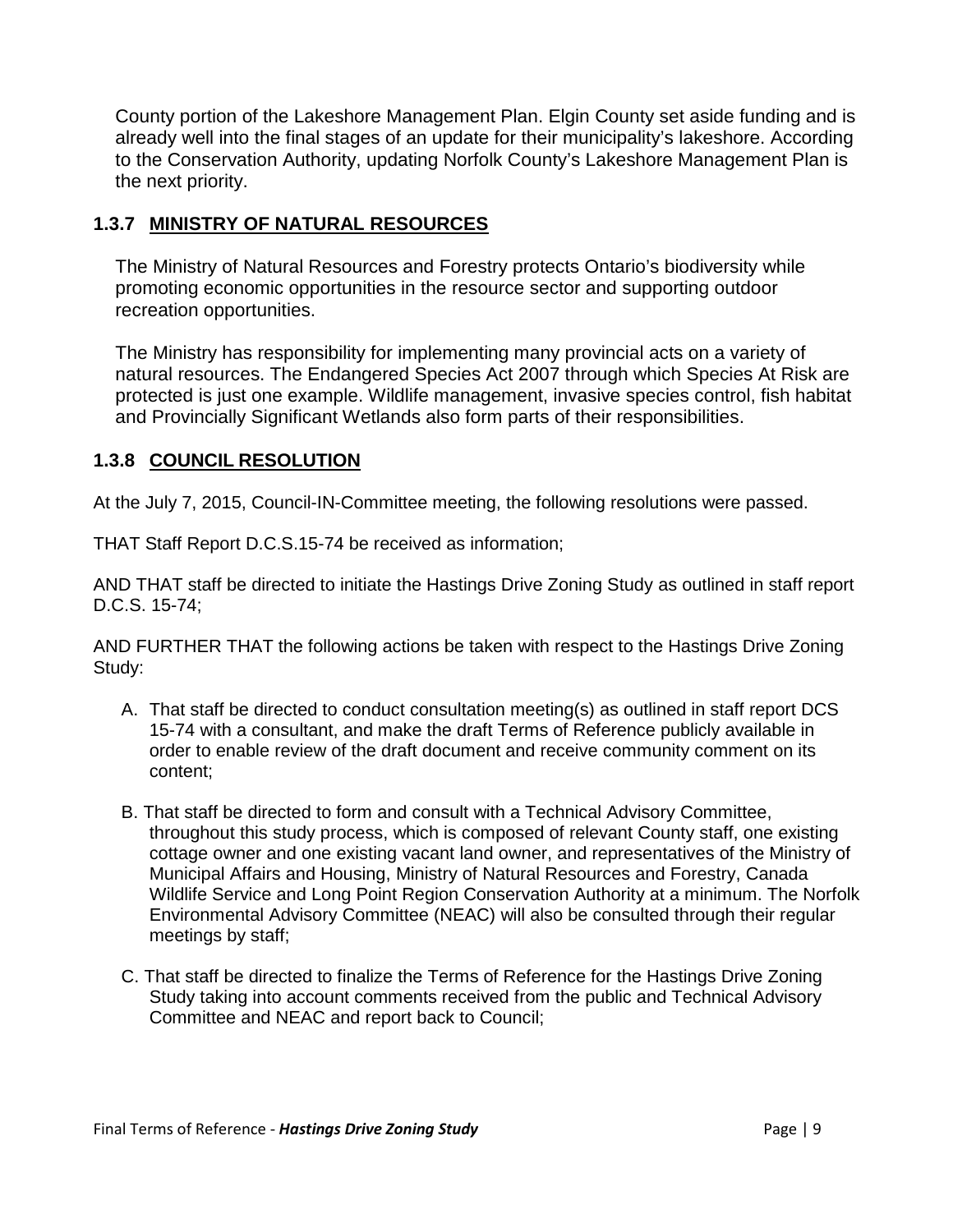- D. That staff be directed to prepare with a consultant a draft Issues and Options paper which on approval of Council, will be subject to consultation with the public, Technical Advisory Committee and NEAC and be the topic of a Council Public Meeting; and
- E. That staff be directed to prepare with a consultant a final Hastings Drive Zoning By-law Study report which includes a recommended Zoning By-law amendment in preparation for a Public Meeting to be held at a yet to be determined future Council Meeting in accordance with Section 34 of the *Planning Act*.

*It should be noted that the Ministry of Municipal Affairs and Housing has requested not being part of the Technical Advisory Committee and therefore they have been removed from the Committee.* 

#### <span id="page-9-0"></span>**2.0 PROJECT ORGANIZATION**



#### <span id="page-9-1"></span>**2.1 COMMUNITY PARTICIPATION & ENGAGEMENT**

The Hastings Drive land owners need to have opportunity to voice their opinions on the issues to be addressed in the Zoning Study and provide their comments on the options which are developed and the draft By-law. This component of the project is to be carried out by a registered professional planner with experience in group facilitation and development of Zoning By-laws.

#### <span id="page-9-2"></span>**2.2 OVERALL PROJECT MANAGEMENT**

The Hastings Drive Zoning Study will be lead by the Community Planning Division, with the project being managed by a Principal Planner. The Principal Planner will be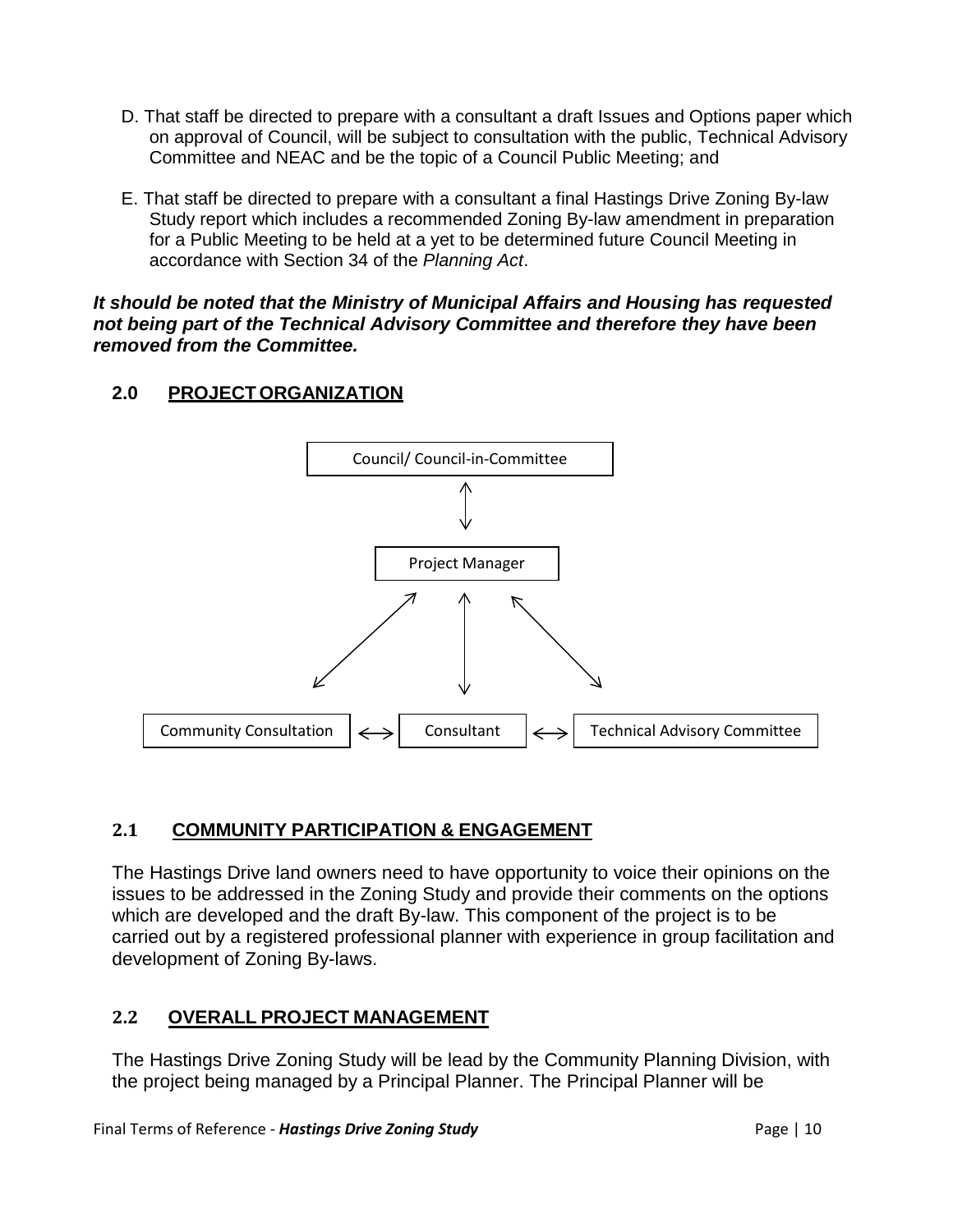responsible for the management of the project timeline, work plan, consultant and day-today aspects of this project. The Community Planning Division will provide Council-in-Committee with the final Terms of Reference, draft Issues and Options Paper and final Hastings Drive Study report including the final proposed Zoning Amendment in order to obtain Council direction.

This Terms of Reference generally details the proposed role of the consultant. The consultant will be utilized for specific services including planning and facilitating public and Technical Committee consultation on the Draft Terms of Reference, preparing a draft Issues and Options Paper and presenting it to Council in Committee, preparing a final Hastings Drive Zoning Study report including a draft zoning by-law for Hastings Drive and presenting it to Council at a Public Meeting.

This approach is recommended to illustrate the intention of open and transparent principles of the project.

#### <span id="page-10-0"></span>**2.3 TECHNCIAL ADVISORY COMMITTEE**

The proposed Technical Advisory Committee is to consist of the Community Planning Division Manager and/or General Manager of Development and Cultural Services Department, a Principal Planner, a representative from the County Building Division, Roads Division and Fire (Emergency planning) Division, Long Point Region Conservation Authority, Ministry of Natural Resources and Forestry, the Canadian Wildlife Service and two community representatives (one lot owner with a cottage and one with a vacant lot).

The Technical Advisory Committee will be responsible for the following:

- Providing input into the identification of key issues related to zoning in the final Terms of Reference; and
- Providing technical input on the background and options for the Issues and Options paper; and
- Providing technical assistance on the final Hastings Drive Study and zoning recommendations.

#### <span id="page-10-1"></span>**3.0 COMMUNICATION & PARTICIPATION STRATEGY**

The land owners and community groups will be asked to participate in finalizing the Terms of Reference for this zoning study. This is an essential component of this project and intended to provide a clear understanding for all of what will and will not be included in this zoning project.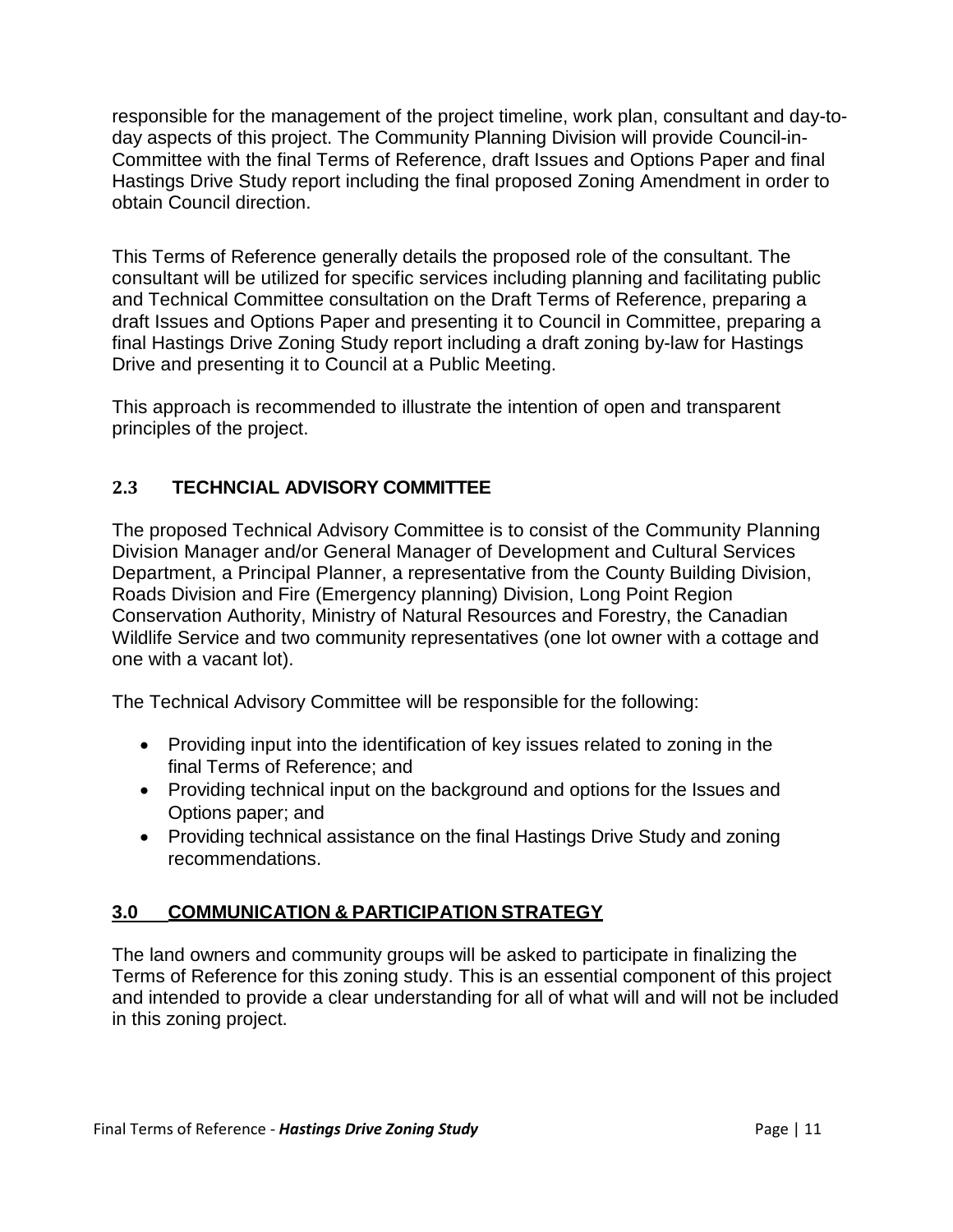#### <span id="page-11-0"></span>**3.1 CORE COMPONENTS OF COMMUNICATION STRATEGY**

- Dissemination of information to the community at each phase of the project in order that individuals and groups are kept informed of the process and proposals for change;
- Identification of key stakeholder groups, community members, businesses, and other interested parties to be included in regular notifications and engagement opportunities (see Appendix A for preliminarily list of key stakeholder groups);
- Provision for a feedback mechanism to encourage community input regarding the issues and zoning proposals being considered throughout the project process;
- Encouraging the Hastings Drive community and those interested in it are provided with information regarding the project and that their views are represented and considered in the process;
- Ensuring that stakeholder groups, individuals and community members who have expressed an interest in the project are provided with the continued opportunity to participate throughout the process;
- Provision of opportunity for small group discussions and larger community engagement opportunities designed to obtain input from a the Hastings Drive community and those interested in it; and
- Inclusion of project updates to Council as well as within the County website.

#### <span id="page-11-1"></span>**3.2 ROLE OF CONSULTANT**

The consultant will be utilized for specific services including;

- 1) planning and facilitating public and Technical Committee consultation on the Draft Terms of Reference,
- 2) preparing a draft Issues and Options Paper and presenting it to Council in Committee,
- 3) preparing a final Hastings Drive Zoning Study report including a draft zoning bylaw for Hastings Drive and
- 4) presenting the final report and proposed zoning amendment By-law to Council at a Public Meeting.

#### <span id="page-11-2"></span>**3.3 COMMUNITY EXPECTATION FOR THE HASTINGS DRIVE ZONING STUDY PROCESS**

The following are some questions that would direct the issues to be assessed:

- Why is Hastings Drive zoned differently than other parts of Long Point?
- Should new private cottage uses be permitted?
- Should restoration, strengthening or additions be permitted for existing private cottages?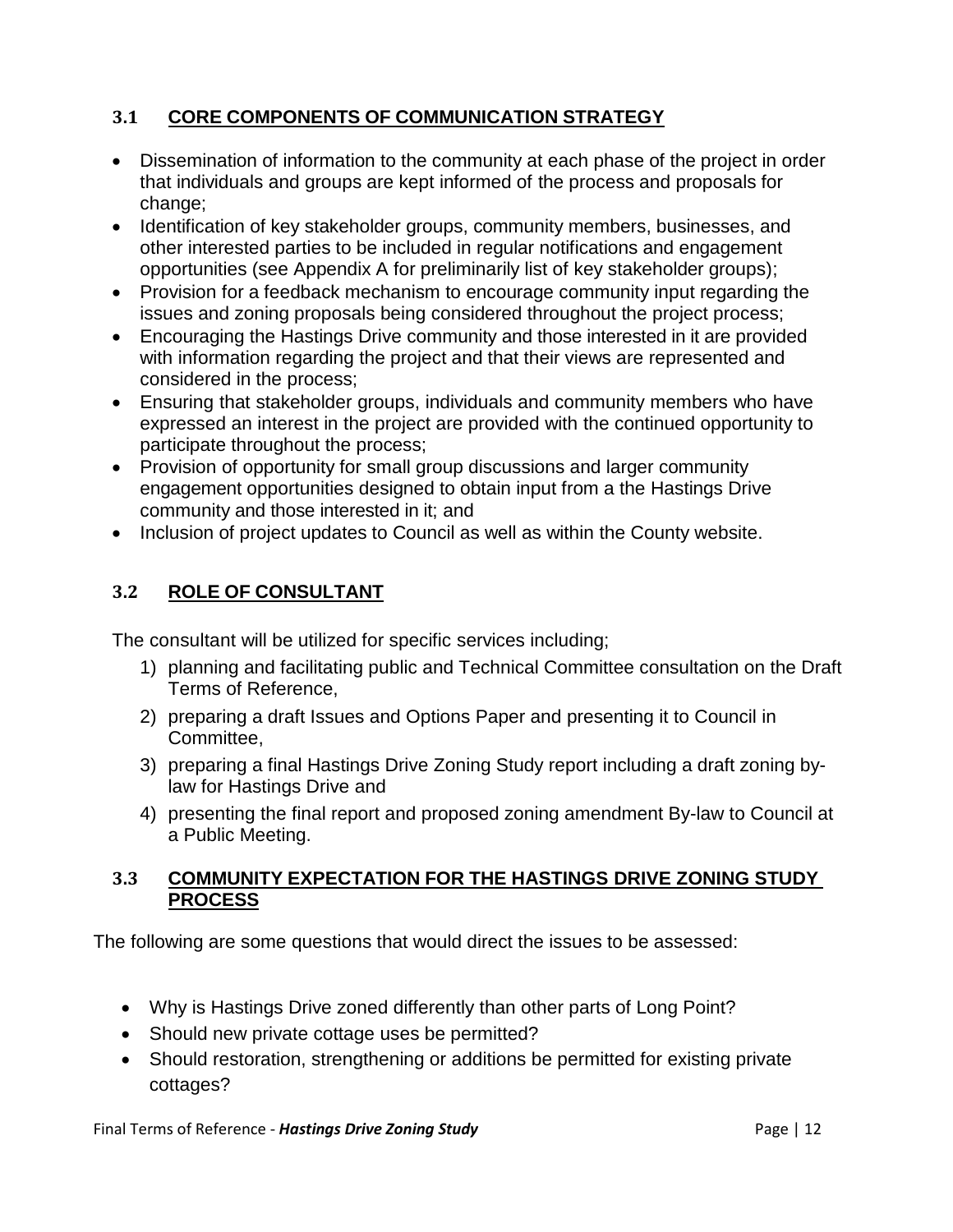- Is a public park an appropriate use on publicly-owned lands?
- If public parks on County lands are permitted, what types of structures are appropriate on these lands?
- Should the placement/restoration of shoreline protection structures/materials be permitted?
- Should private docks or boat launches be permitted?
- How should public and private parking be addressed?
- Should seasonal recreational vehicles or tent trailers be permitted?
- If buildings, structures or site alteration is permitted, what, if any, studies/tests or criteria should be required?
- Should commercial or business uses (e.g. commercial boat launches) be permitted?
- What level of service or infrastructure is required and appropriate to support the permitted uses?
- What structures or uses should be permitted to address matters of trespassing or other public nuisances?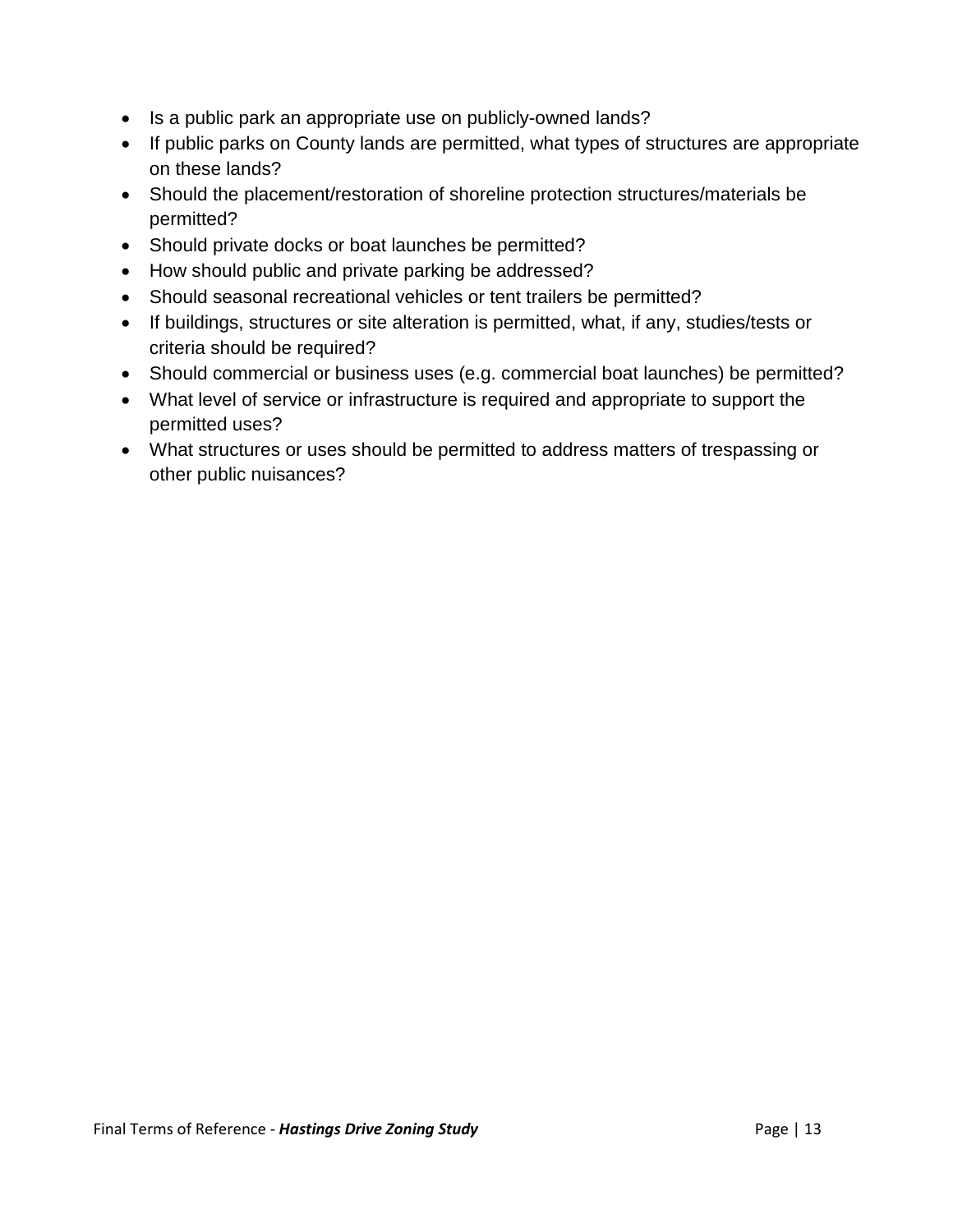#### <span id="page-13-0"></span>**4.0 WORK PROGRAM & TIMELINE**

#### <span id="page-13-1"></span>**4.1 WORK PROGRAM**

There are three stages in the proposed work program; with each new phase building on the previous one, moving towards a final Zoning By-law amendment for the Norfolk County Zoning By-law 1-Z-2014.

| <b>JULY</b><br>to<br><b>SEPTEMBER</b><br>2015                                                                       | <b>SEPTEMBER</b><br>to<br><b>NOVEMBER</b><br>2015                                                                                                                     | <b>DECEMBER</b><br>to<br><b>FEBRUARY</b><br>2016                                                                                                                          |  |  |
|---------------------------------------------------------------------------------------------------------------------|-----------------------------------------------------------------------------------------------------------------------------------------------------------------------|---------------------------------------------------------------------------------------------------------------------------------------------------------------------------|--|--|
| <b>PHASE 1:</b>                                                                                                     | <b>PHASE 2:</b>                                                                                                                                                       | <b>PHASE 3:</b>                                                                                                                                                           |  |  |
| <b>Project Initiation</b><br>• Community Workshops<br>• Finalize Terms of<br>Reference and Work<br>Program with CIC | <b>Issues and Options</b><br>• Gather background, issues<br>review, develop draft<br>options<br>• Draft issues & Options<br>Report to CIC<br>• Council Public meeting | <b>Final Hastings Drive</b><br>Zoning Study with<br>recommended Draft By-law<br>to CIC<br>• Council Statutory Public<br>Meeting<br>• Council approval of Zoning<br>By-law |  |  |
| <b>COMMUNITY &amp; TECHNICAL CONSULTATION</b>                                                                       |                                                                                                                                                                       |                                                                                                                                                                           |  |  |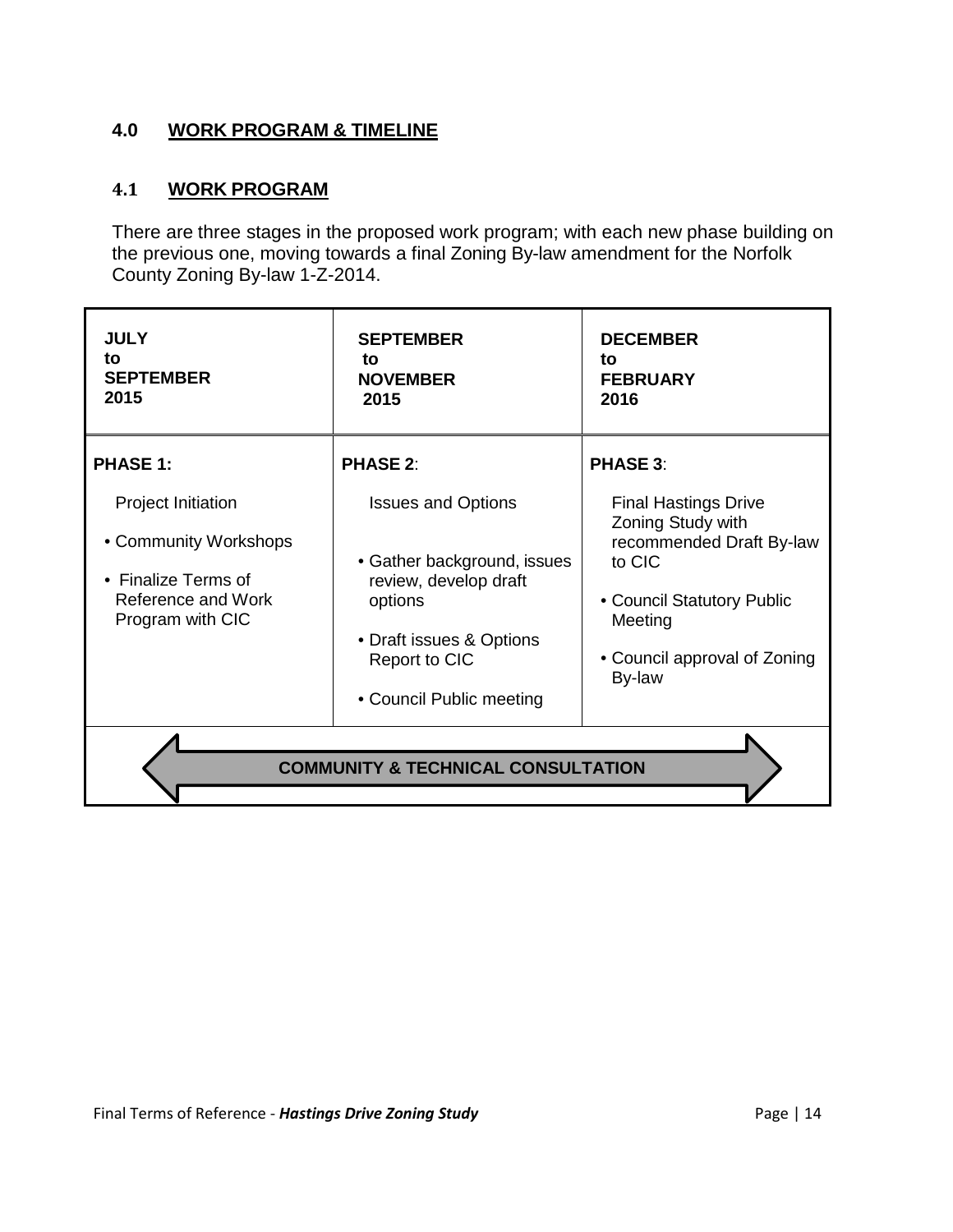#### 4.1.2 **PHASE 1: PROJECT INITIATION**

Phase 1 Deliverables:

- Review draft Terms of Reference with Council-In-Committee
- Initiate community consultation with land owner and other interested persons through workshops regarding the draft Terms of Reference ;
- Post draft Terms of Reference for public review and input
- Initiate Technical Advisory Committee to review draft Terms of Reference
- Pending comments received, the modified and finalized Terms of Reference and Work Program would be brought back to Council-in-Committee in September for Council approval to commence the project.

The main purpose of the project initiation phase is to set out the matters to be considered as it is important to ensure the issues to be considered are those that must be addressed in order to provide appropriate zoning in the Norfolk County Zoning By-law 1-Z-2014 for Hastings Drive.

#### 4.1.3 **PHASE 2: ISSUES AND OPTIONS**

Phase 2 Deliverables:

- Research into relevant zoning issues identified in Phase One.
- Review of other municipal zoning regimes related to sand spit or sand beach areas
- Development of options to address the identified issues
- Review of options for consistency with the Provincial Policy Statement and Norfolk County Official Plan
- Identification of preferred options in consultation with Technical Advisory **Committee**
- Draft Issues and Options report to Council-In-Committee for discussion and approval of Council to hold a public meeting
- Public meeting
- Revisions made based on community input;

The main purpose of the issues and options phase is to set out legislated limitations, preferences of the community, and alternative ways to address these matters. Preferred options are to be identified in the draft Issues and Options Report. Secondly the purpose of this phase is to obtain community comment through a Public Meeting on this phase.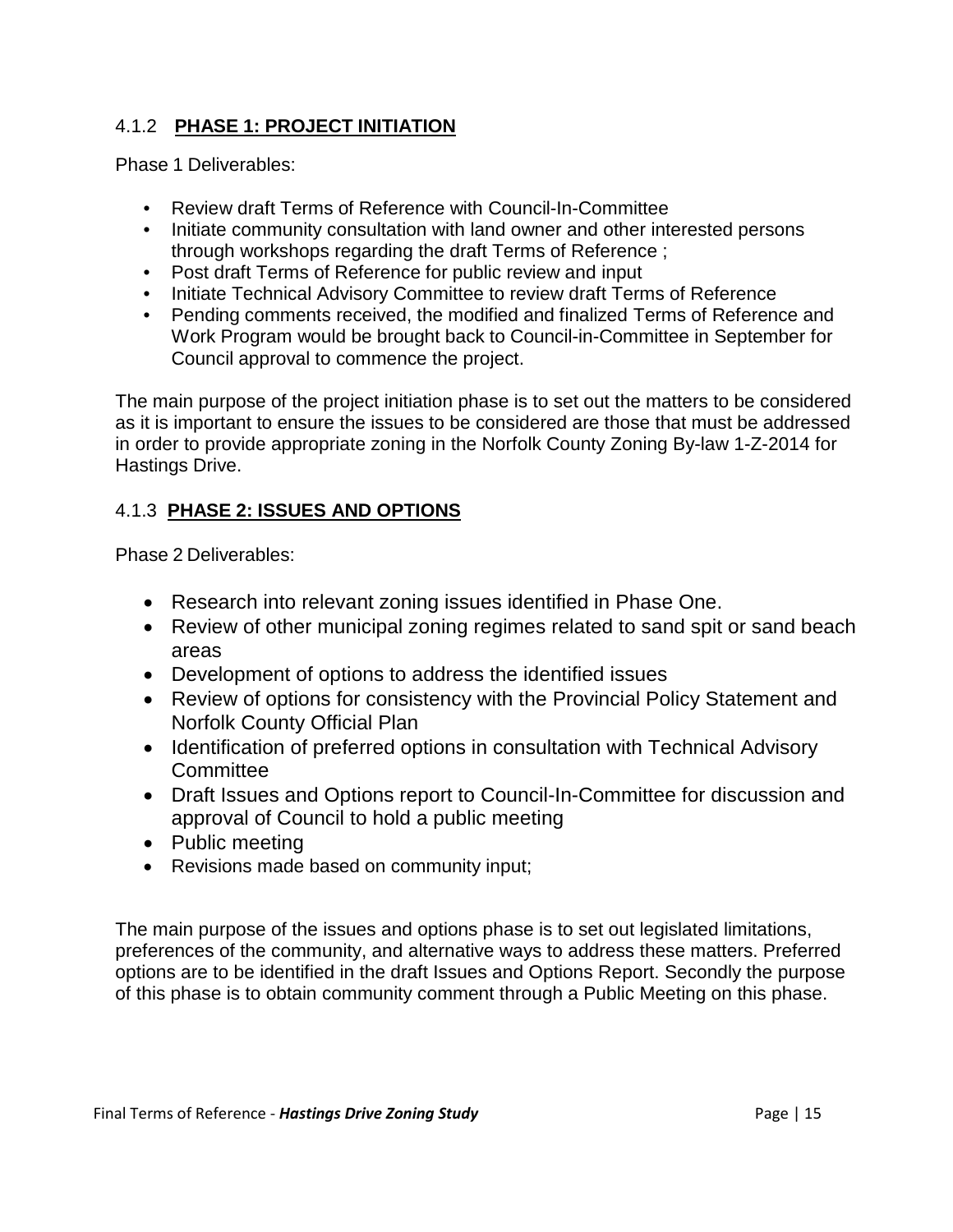#### 4.1.4 **PHASE 3: HASTINGS DRIVE ZONING STUDY**

The final phase of the project will include incorporation of the Issues and Options report into the final Hastings Drive Zoning Study report.

Phase 3 Deliverables:

- Final Hastings Drive Zoning Study presented to Council-In-Committee for discussion and approval of Council for Public Meeting
- Hastings Drive Zoning Study available to the public for input;
- Schedule statutory Council Public Meeting
- Present proposed zoning By-law amendment to Council
- Council approval of Zoning By-law